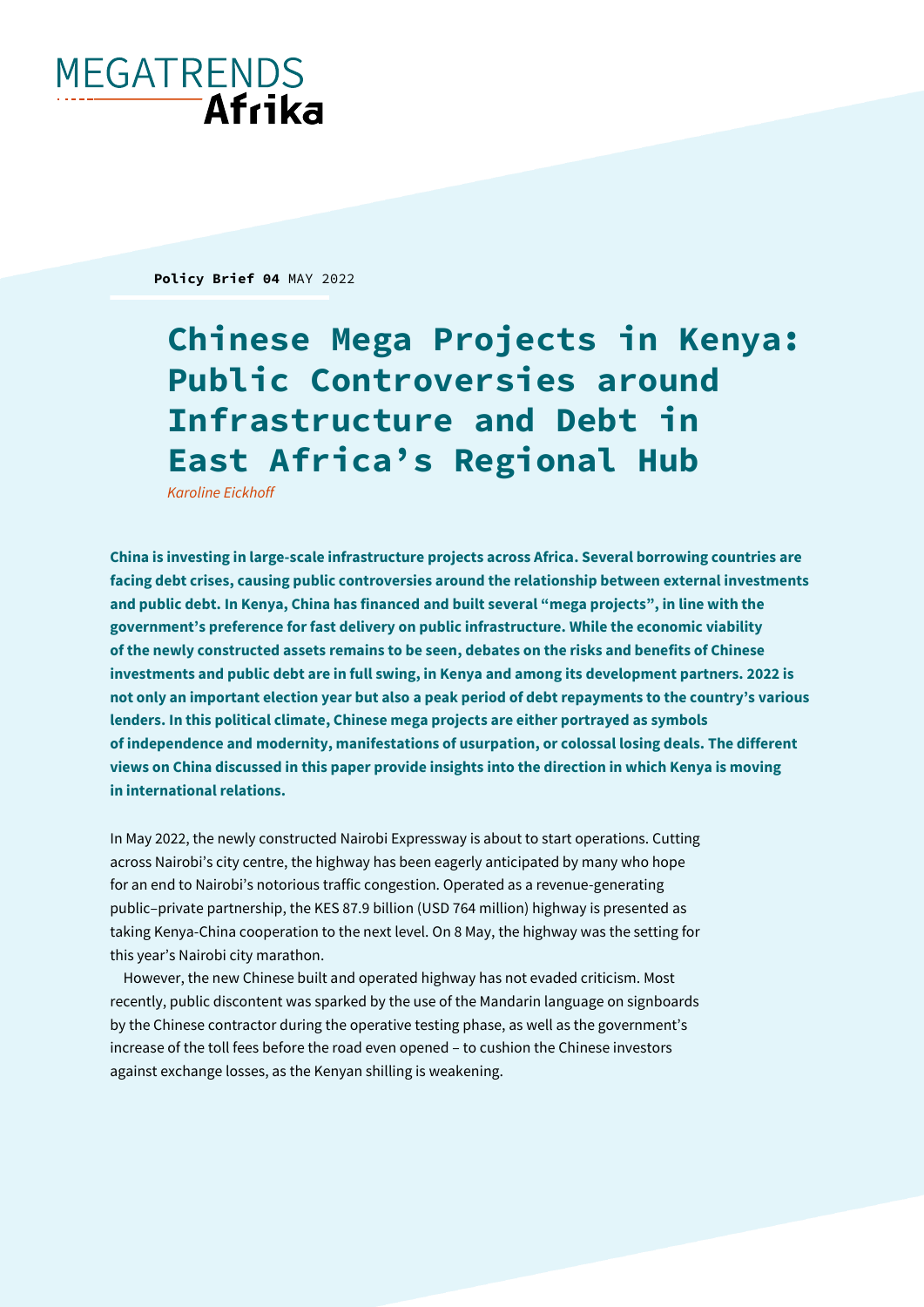Mega projects such as the Nairobi Expressway are prone to trigger public controversies. As "imagined futures", they receive a lot of political and public attention, while their longterm risks and benefits can only be speculated about.<sup>1</sup>

Kenyan political leaders are by and large positive about Chinese infrastructure investments in the country – especially since the 2018 reconciliatory "hand-shake" between President Uhuru Kenyatta and his then political opponent Raila Odinga. On the other hand, an opinion poll suggests that 87% of the citizens believe that the government of Kenya (GoK) borrowed too much money from China, and a large majority (92%) are aware that those loans must be repaid.<sup>2</sup>

As Kenya is the largest economy in the East African Community and a regional transport and technology hub, various actors have stakes in how Chinese investments are represented in the country. This is also the case for external actors like the European Union (EU) and its member states, which recently committed to a "renewed partnership" with African countries. This paper contrasts three framings that domestic and external actors frequently draw upon in political and public discourses on infrastructure and debt, as labels that convey either an optimistic or a sceptical reading of Chinese investments. <sup>3</sup> Emphasising the anticipated risks or benefits, proponents of these framings seek to influence policies and public opinion – for Kenya to turn East or West.

## **The Nairobi Expressway**

The 27 km Nairobi Expressway connects the city of Mlolongo at the eastern outskirts of Nairobi through the Jomo Kenyatta International Airport and Nairobi's city centre with the neighbourhood of Westlands. The Expressway is financed and constructed through a public–private partnership between the Kenya National Highways Authority and the China Road and Bridge Corporation (CRBC), a state-owned engineering contracting company. Moja Expressway, a subsidiary of the CRBC, will operate the tolling stations of the highway for the next 27 years to recover the costs of the construction.

# **Kenya-China Relations**

Since its independence from British colonial rule in 1963, Kenya has significantly diversified its international relations from the United Kingdom (UK), the United States (US), and other European countries to encompass (more or less) new partners, including China, India, Brazil, and Israel. Several high-ranking state representatives visited Kenya in recent months to substantiate their country's relationship with Kenya, including US Secretary of State Antony Blinken, China's Foreign Minister and State Councilor Wang Yi, and EU High Representative Josep Borrell, who called Kenya "a beacon of stability in a very much troubled region of the Horn of Africa". Its capital, Nairobi, hosts the regional offices of various international organisations working on development, peace, and security in the Horn of Africa. Kenya is an increasingly attractive partner in the region, not only for China.

<sup>&</sup>lt;sup>1</sup> Müller-Mahn, Detlef, Kennedy Mkutu, and Eric Kioko. 2021. "Megaprojects—mega failures? The politics of [aspiration and the transformation of rural Kenya](https://doi.org/10.1057/s41287-021-00397-x)," The European Journal of Development Research 33: 1069–1090. <sup>2</sup> Afrobarometer. 2021. ["Africans welcome China's influence but](https://afrobarometer.org/sites/default/files/publications/Dispatches/ad489-pap3-africans_welcome_chinas_influence_maintain_democratic_aspirations-afrobarometer_dispatch-15nov21.pdf.) maintain democratic aspirations". Afrobarometer, Dispatch 489.

<sup>&</sup>lt;sup>3</sup>The political framings presented in this paper are informed by interviews conducted in Nairobi between 28 February and 25 March 2022, and desk research.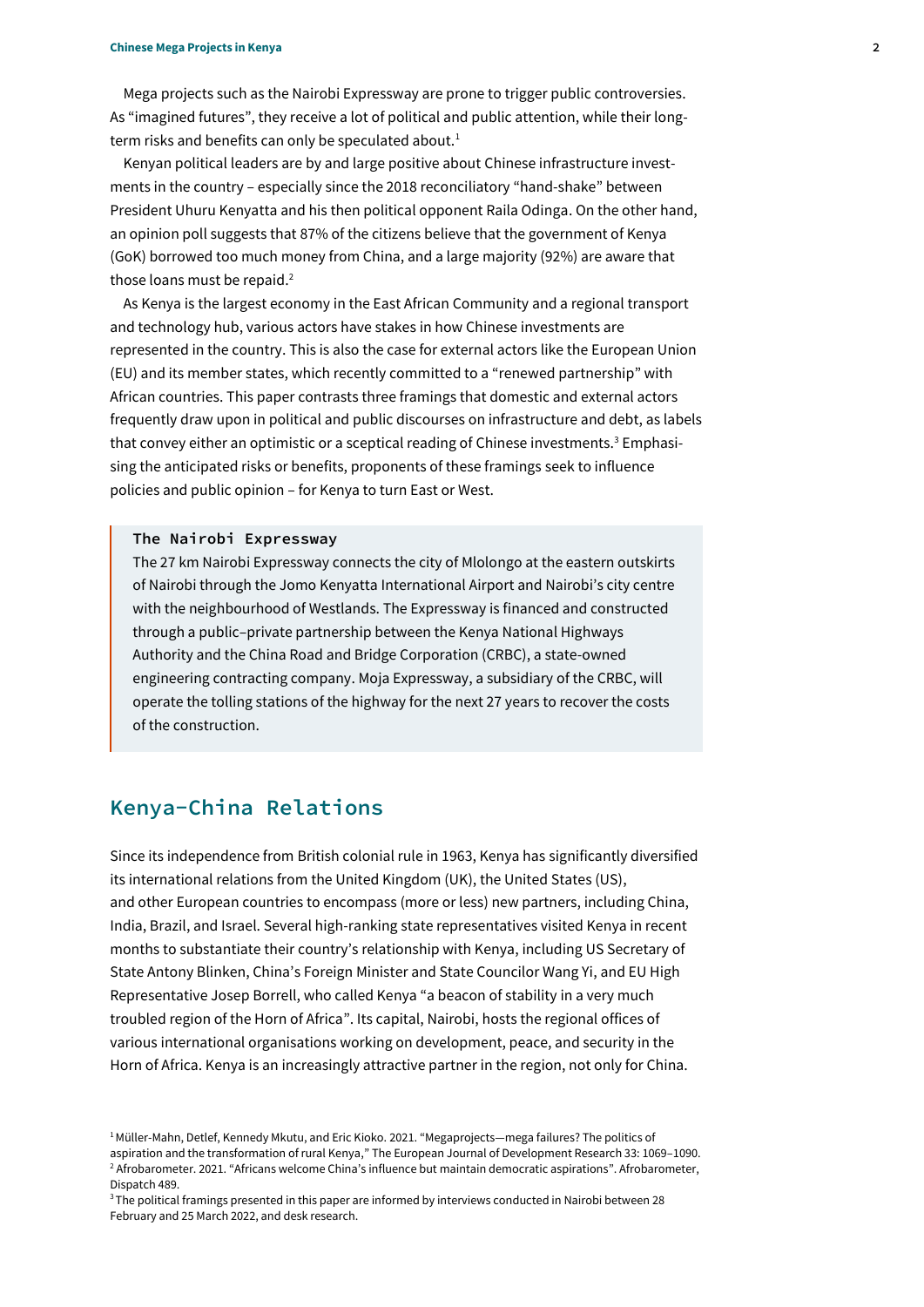As part of its "Look East" policy, Kenya's relations with China have intensified continuously under the presidencies of Daniel arap Moi (1978–2002), Mwai Kibaki (2002–2013), and currently Uhuru Kenyatta.<sup>4</sup> While Kenya-China relations encompass various fields including trade, information technology, military cooperation, and cultural programmes – most public attention is on China-sponsored mega projects, including roads, bridges, seaports, and railways. Starting with the approval of the construction of the 50 km Thika Super-highway in Nairobi in 2007, flagship projects include the Standard Gauge Railway (SGR) and the Lamu Port-South Sudan-Ethiopia Transport (LAPSSET) corridor regional project, where construction is ongoing. Most of these projects are implemented by statebacked Chinese companies and (co-)financed through Chinese loans. Kenya's estimated debt to China stood at USD 6.95 billion, representing close to 20% of Kenya's external debt (USD 36.9 billion, as of December 2021).<sup>5</sup> China is also Kenya's biggest trading partner, and trade is extremely asymmetric: In 2021, China's exports to Kenya amounted to USD 3.9 billion, while Kenya exported products worth USD 131 million to China.<sup>6</sup>

The growing importance of China is reflected in public opinion. A 2019/2021 Afrobarometer poll found that the majority of Kenyans perceived China as economically and politically influential (some/a lot of influence: 72%).<sup>7</sup> More than half of the respondents had a positive outlook on China's influence, with China ranking second only to the US as the preferred development model (US: 42%, China: 23%).

 This reflects a wider trend on the continent. Citizens across several countries in Africa feel generally positive about China. However, according to Afrobarometer, assessments of China's positive influence in Kenya decreased between 2014 and 2021 by 11 percentage points. Another poll conducted by Ipsos in 2018 found that 25% of respondents thought that Kenya needed good relations with China, while a similar number identified China as the biggest threat to Kenya's economic and political development.<sup>8</sup>

### **The Standard Gauge Railway**

The SGR connects Nairobi with the port town Mombasa on the Kenyan coast and the town of Naivasha in the Great Rift Valley. Constructed by the CRBC, Kenya received a loan of Sh324 billion (USD 3.2 billion) from China Exim Bank – the largest item in Kenya's external debt. SGR operations started in 2017. The SGR project has been criticised for its opaque contractual arrangements and repayment terms. Moreover, the economic viability of the project has been questioned. The railway continues to be operated partly by the Chinese contractor AfriStar, which is owned by the CRBC. Railway operations and maintenance are supposed to be fully handed over to the Kenya Railways Cooperation in May 2022.

<sup>4</sup> Makinda, Samuel M. 2020. "The Rise of Chi[na in Kenya's Foreign Relations.](https://www.oxfordhandbooks.com/view/10.1093/oxfordhb/9780198815693.001.0001/oxfordhb-9780198815693-e-42)" In The Oxford Handbook of Kenyan Politics, edited by Cheeseman, Nic, Karuti Kanyinga and Gabrielle Lynch, 1st ed. Oxford: Oxford University Press. <sup>5</sup>Note that publicly available data on China's international lending is limited. Available figures are often estimates that may not fully capture all debt flows and stocks.

<sup>6</sup>Olander, Eric. 2022. "[Calls growing louder in Kenya to balance lopsided trade with China](https://chinaafricaproject.com/2022/02/25/calls-growing-louder-in-kenya-to-balance-lopsided-trade-with-china/)." The China Africa Project, 25 February 2022.

<sup>7</sup>Afrobarometer. 2021. ["Africans welcome China's influence but maintain democratic aspirations"](https://afrobarometer.org/sites/default/files/publications/Dispatches/ad489-pap3-africans_welcome_chinas_influence_maintain_democratic_aspirations-afrobarometer_dispatch-15nov21.pdf.).

<sup>8</sup> Ipsos. 2018. "SPEC Barometer, 1st QTR 2018, Third Media Release." Ipsos Public Affairs, 4 September 2018.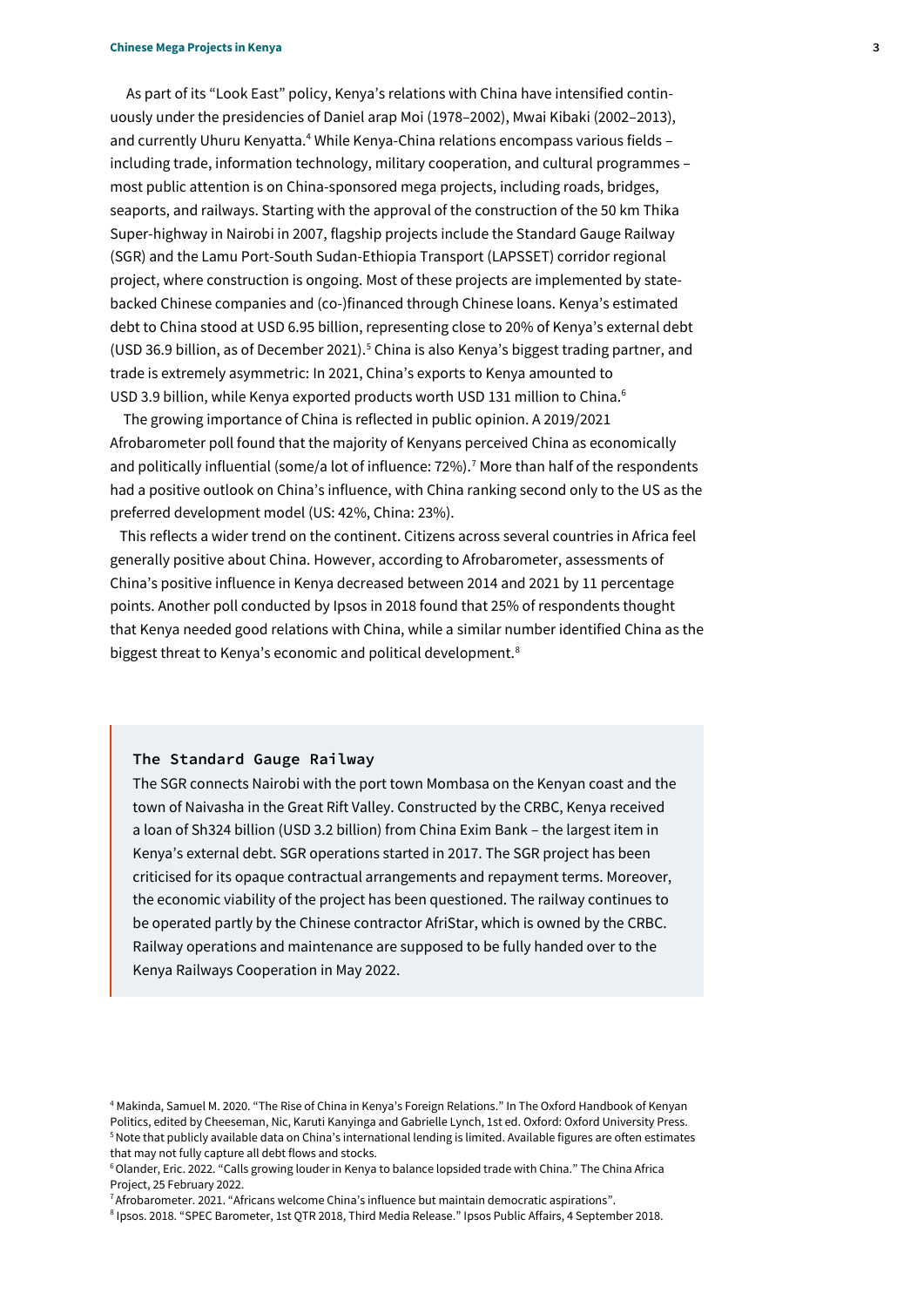# **Political Framing**

The partly ambivalent results of the perception polls reflect that public opinion is divided over China's influence in Kenya. Opinions are informed by the diverse experiences that citizens have with China, ranging from Chinese media broadcasting on high-level diplomacy and the CRBC's business operations to everyday encounters with Chinese shopkeepers and small-scale traders. Against this backdrop, different "framings" have emerged which feature in public discourses on Kenya-China relations.

## **The Debt Trap**

One prominent reading of China's role in Africa portrays Chinese infrastructure investments as potential "debt traps" for African countries. This framing frequently features in media reporting on China-Africa relations – most prominently in the US, Europe, and India, as well as in policy discourses in these countries. For example, US Secretary of the Treasury Janet Yellen recently called Chinese lending practices "predatory", resulting in "unsustainable debt and influence on countries". World Bank President David Malpass singled out China's role in some developing countries' debt crises, expressing concerns about the nondisclosure clauses in Chinese lending agreements. The framing is also common in Kenyan public discourse: A study suggests that "China" and "the Chinese", are referred to, at times, almost synonymously with loans, debt, and local corruption.<sup>9</sup>

Proponents of the "debt trap" framing emphasise the uneven character of the relationship between China and African partner countries, pointing to China's suspected hidden agenda on the continent. According to this framing, this imbalance of power is intentionally brought about through "aggressive" Chinese investments as China aims to dominate African markets, exert political influence, and exploit the continent's resources. Proponents of this reading emphasise the anticipated risks of the relationship, for instance regarding supposed collaterals.



**Graphic 1**: Kenyan debt in relation to GDP, 2003-2020 [in USD million]. Source: Central Bank of Kenya, IMF.

<sup>9</sup> Wangui Kimari. 2021. ["'Under Construction': Everyday Anxieties and the Proliferatin](https://www.cambridge.org/core/journals/africa/article/under-construction-everyday-anxieties-and-the-proliferating-social-meanings-of-china-in-kenya/CB8190471AB8D301052B1311ACD2A04D)g Social Meanings of China in [Kenya](https://www.cambridge.org/core/journals/africa/article/under-construction-everyday-anxieties-and-the-proliferating-social-meanings-of-china-in-kenya/CB8190471AB8D301052B1311ACD2A04D)," Africa, 91 (1): 135.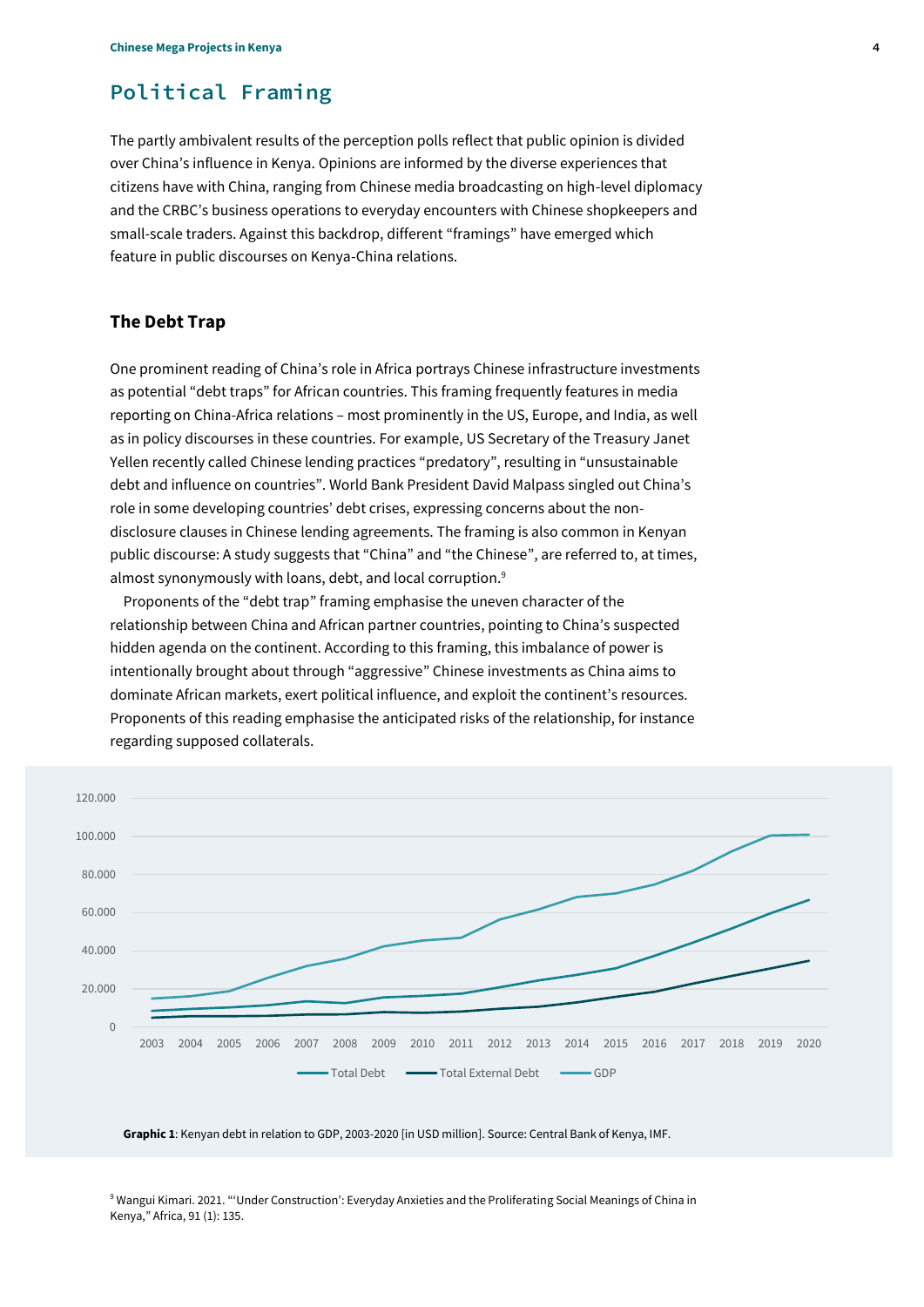African countries are portrayed to be at risk of losing critical infrastructure to China or even their sovereignty if they default on their debt servicing obligations. Recent debates focussed on Uganda's airport Entebbe and Kenya's key seaport in Mombasa. In both cases, however, evidence is lacking, while rumours about their status as collaterals persist. Cliff Mboya, Africa Editor and Consultant for the China Africa Project, explains this persistency by suggesting that this reading of China-Africa relations is politically loaded: Questioning its basic assumptions would often be interpreted as taking China's side.<sup>10</sup>

Kenya's public debt is indeed a subject of concern. The overall debt-to-GDP (gross domestic product) ratio stands at close to 70%. This means that the level of debt has almost reached the GoK's own set ceiling for borrowing entitlements. According to Kenya's Business Daily newspaper, debt servicing has recently become the biggest expenditure item in Kenya's national budget. Multilateral financial institutions have raised concerns over potential debt distress in Kenya, also because of a shift from concessional to commercial loans during the last decade. While the African Development Bank assessed Kenya's debt situation in February 2022 as sustainable, it also found that risks to Kenya's debt sustainability have increased.<sup>11</sup>

Chinese loans for Kenya's flagship infrastructure projects have contributed to the debt burden. And Chinese creditors have proven reluctant to negotiate debt servicing suspensions. Yet, Kenya's debt is composed of external (multilateral, bilateral, and commercial) loans and loans from the domestic market. China's share of Kenya's overall debt stands at an estimated 10.6% (as of March 2021). In 2022, Chinese loans to Kenya have again dropped significantly, as China has reportedly started to move away from large infrastructure investments in Africa compared to previous years.<sup>12</sup> Kenyan media outlets recently reported that Japan overtook China as Kenya's largest bilateral creditor, in terms of new financial commitments, while the World Bank overtook China as Kenya's largest external lender.



 $10$  China Africa Research Initiative. 2022. "Can China seize Kenya's port? The case of Kenya's Standard Gauge Railway." John Hopkins School of Advanced International Studies, virtual event, 14 April 2022.

<sup>11</sup> African Development Bank. 2022. "Policy Note - [Public Debt Dynamics in Kenya](https://www.afdb.org/en/documents/policy-note-public-debt-dynamics-kenya)", 6.

<sup>12</sup> Sun, Yun. 2021. ["FOCAC 2021: China's retrenchment from Africa?"](https://www.brookings.edu/blog/africa-in-focus/2021/12/06/focac-2021-chinas-retrenchment-from-africa) Brookings, 6 December 2021.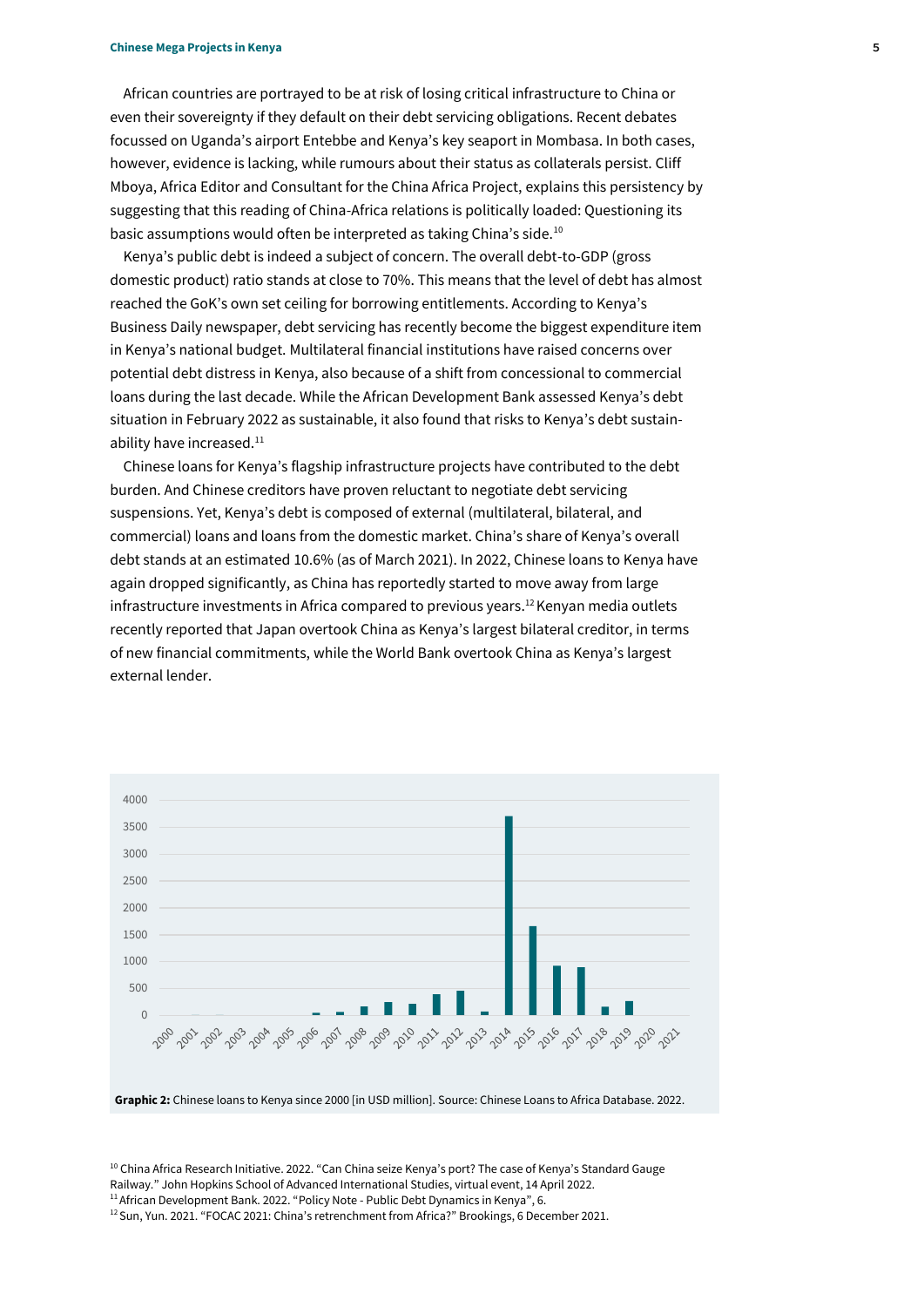Multilateral loans from the World Bank and the International Monetary Fund (IMF), though favourable in terms of low interest rates and long grace periods, come with conditions for reforming national policies. Starting in the 1980s, IMF conditional loans required the GoK to implement structural adjustment programmes (SAPs). While some of those SAPs contributed to improving Kenya's macro-economic stability, others were experienced by citizens as having adverse effects on the Kenyan economy, for example in the agricultural sector, and as hampering access to social services, including education and health.Therefore, those IMF restructuring measures were largely perceived as antipoor, instead of targeting the wealthy.

And they are not a matter of the past. In coordination with the IMF, the GoK has initiated a fiscal consolidation plan in 2021 to lower the country's debt distress, comprising revenue mobilisation and spending rationalisation measures. The IMF recently expressed satisfaction with the GoK's performance under the programme.

In light of Kenya's mixed experience with externally-initiated economic reforms, these recent IMF requests have raised concerns among some public finance experts and civil society actors. According to a Kenyan development finance expert, those austerity measures are "no less aggressive" than Chinese lending practices. They come at a time when Kenya continues to grapple with economic hardships aggravated by the Covid-19 crisis, compounded by an ongoing drought in the Horn of Africa and a weakening shilling.

# **African Agency**

In contrast to the "debt trap" framing, Kenyan political leaders and their Chinese counterparts often apply an "African agency" reading to the bilateral relationship that highlights the benefits of the cooperation.<sup>13</sup> Agency is about an actor's scope for decision-making and the ability to set an agenda in the pursuit of their interests. The reading sits well with the GoK's aspirations for a business-friendly climate and win-win partnerships. During Wang Yi's visit in Mombasa in January 2022, President Kenyatta argued that his country's relationship with China "is not a partnership based on China telling us what we need. It is a partnership of friends working together to meet Kenya's social-economic agenda". In fact, most politicians from the government and the opposition publicly appreciate China's contributions to the country's infrastructure development so far. What is more, this reading of the relationship resonates well with the public: Investments in public infrastructure are valued, though they are far from being the citizens' top priorities, which are management of the economy, creating jobs, and fighting corruption.<sup>14</sup>

The African agency reading emphasises African states' negotiation capital in their relations with external partners, and China in particular. Indeed, evidence suggests that the nature of China's Belt and Road Initiative (BRI) projects is to a significant extent determined by host countries' laws, regulations, and interests.<sup>15</sup>

 $<sup>13</sup>$  For an example of the mutual benefit/win-win narrative on the Chinese side, see: State Council Information</sup> Office of the People's Republic of China. 2021. "[China and Africa in the New Era: A Partnership of Equals](https://www.fmprc.gov.cn/mfa_eng/wjdt_665385/2649_665393/202111/t20211126_10453904.html)".  $14$ Afrobarometer. 2022. "[Kenyans see government failing on their top priorities](https://www.afrobarometer.org/articles/kenyans-see-government-failing-on-their-top-priorities-the-economy-and-corruption-afrobarometer-survey-shows) – the economy and corruption, [Afrobarometer survey shows](https://www.afrobarometer.org/articles/kenyans-see-government-failing-on-their-top-priorities-the-economy-and-corruption-afrobarometer-survey-shows)." Institute for Development Studies (IDS), University of Nairobi, 25 March 2022. <sup>15</sup> Jones, Lee and Shahar Hameiri. 2020. ["Debunking the Myth of 'Debt](https://www.chathamhouse.org/sites/default/files/2020-08-25-debunking-myth-debt-trap-diplomacy-jones-hameiri.pdf)-trap Diplomacy'" Chatham House, August 2020.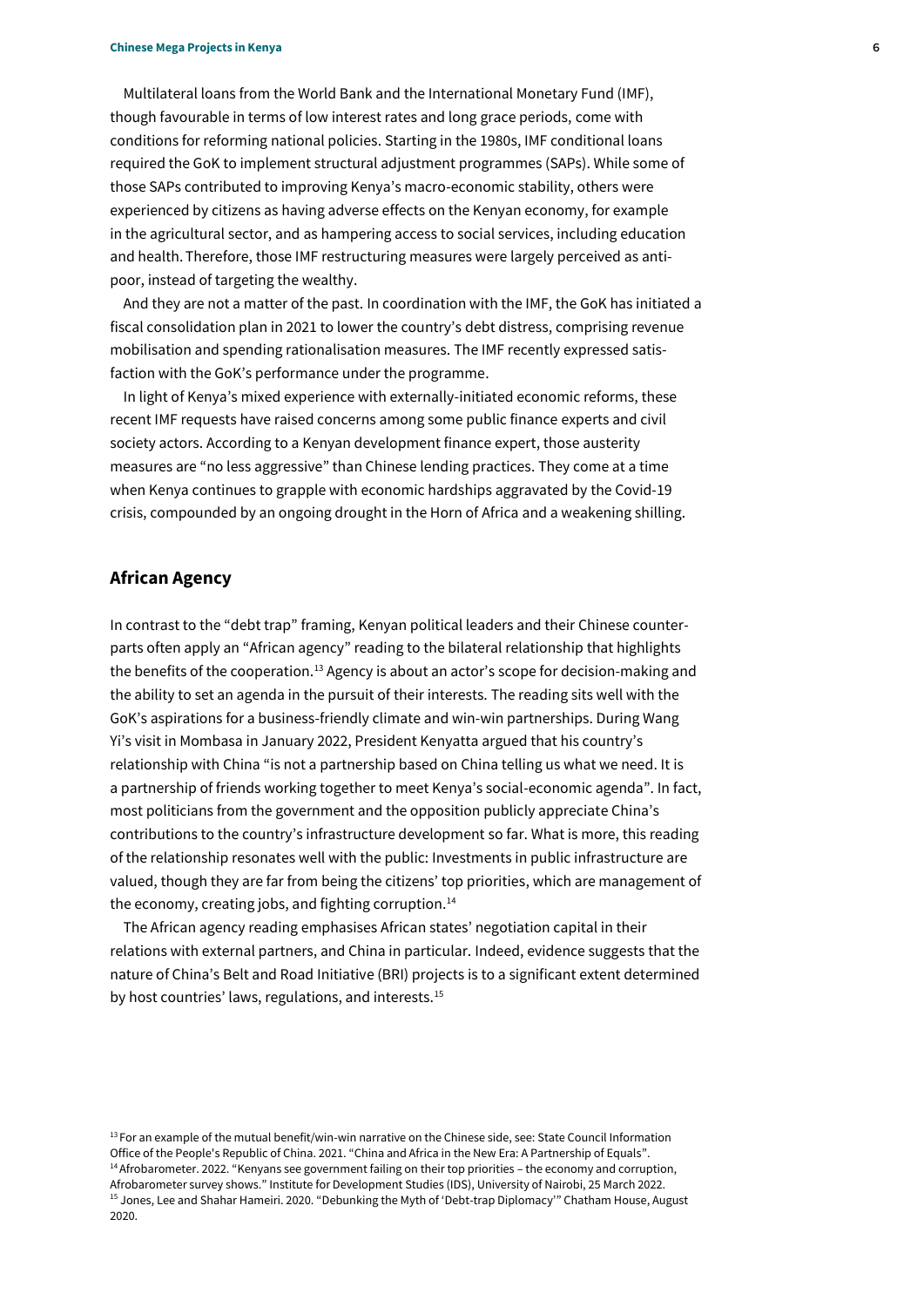## **Kenya Vision 2030**

The Kenya Vision 2030 is a development blueprint that aims to transform Kenya into a middle-income country and increase overall quality of living. Launched in 2008 by President Mwai Kibaki, the strategy comprises economic, social, and political pillars. National and regional flagship infrastructure projects feature prominently – some say to the detriment of the strategy's social development measures, such as creating employment and affordable housing.

In Kenya, China has aligned its BRI projects with national strategies, most prominently the government's Vision 2030. China's speedy delivery of visible infrastructure is appreciated by the government. In the lead-up to the general elections in August 2022, large-scale infrastructure projects are increasingly portrayed as President Kenyatta's legacy to the country. Public debt is considered as a necessary side-effect of the development model Kenya is pursuing. The same applies for the shift from concessional "development" loans to regular market loans. Competitive dynamics between external partners, including China, are said to stimulate healthy competition, reducing one-sided dependencies and increasing financing options. Patrick Muthengi Maluki from the Institute for Diplomacy and International Studies of the University of Nairobi suggests that Kenya-China relations carry the message that the country's international relations are no longer determined by ideology. He emphasises that the colonial past is still fresh on many Africans' minds, suggesting to the EU that "there has to be give and take, not restrictions and conditions". This reading has not gone unnoticed among Kenya's development partners. As a staff member of a European institution based in Nairobi put it, "We have to figure out our business case."

Yet, while the African agency reading has public support, Chinese mega projects are by and large brokered by political elites. Here, many citizens see the crux of the matter. The GoK enjoys limited citizens' trust when it comes to the handling of public funds. Chinese infrastructure projects are frequently accompanied by rumours about public-sector corruption. Chinese loans are perceived to feed into the system through suspected "kickbacks" and "facilitation fees". What is more, many citizens expect limited personal benefits from those projects, while having to carry the debt burden in the form of rising taxes, increasing costs of living, and potential cutbacks on social services. Civil society initiatives have spoken out against these developments. With the GoK agreeing to the Chinese lending terms, citizens do not see much scope for re-negotiations. Public protest is directed instead at the GoK and multilateral donors that co-shape the GoK's debt management and fiscal consolidation plan. In April 2021, more than 230,000 Kenyans signed a petition urging the IMF to stop lending to Kenya, stating concerns over government mismanagement, suspected corruption, and the growing debt burden.<sup>16</sup> In August 2021, civil society organisations expressed concerns over the risks of SAPs for Kenya, calling for "meaningful public participation in the budget processes" and for "citizens to hold parliament accountable". <sup>17</sup> Those public initiatives highlight the flipside of the "African agency" framing. The agency of government officials in Kenya-China relations is not necessarily seen to be in line with the interest of the wider public.

<sup>16</sup> Mureithi, Carlos. 2021. "[Kenyans are furious with the IMF over billions more in](https://qz.com/africa/2001988/why-kenyans-are-refusing-the-imfs-billions) loans." Quartz Africa, 3 May 2021. <sup>17</sup> Okoa Uchumi Campaign. 2021. "Communique on Kenya's public debt - lessons from structural adjustment [programs: What way forward for Kenya](https://resources.tisa.co.ke/2021/08/27/communique-on-kenyas-public-debt-lessons-from-structural-adjustment-programs-what-way-forward-for-kenya/)?" The Institute for Social Accountability, 27 August 2021.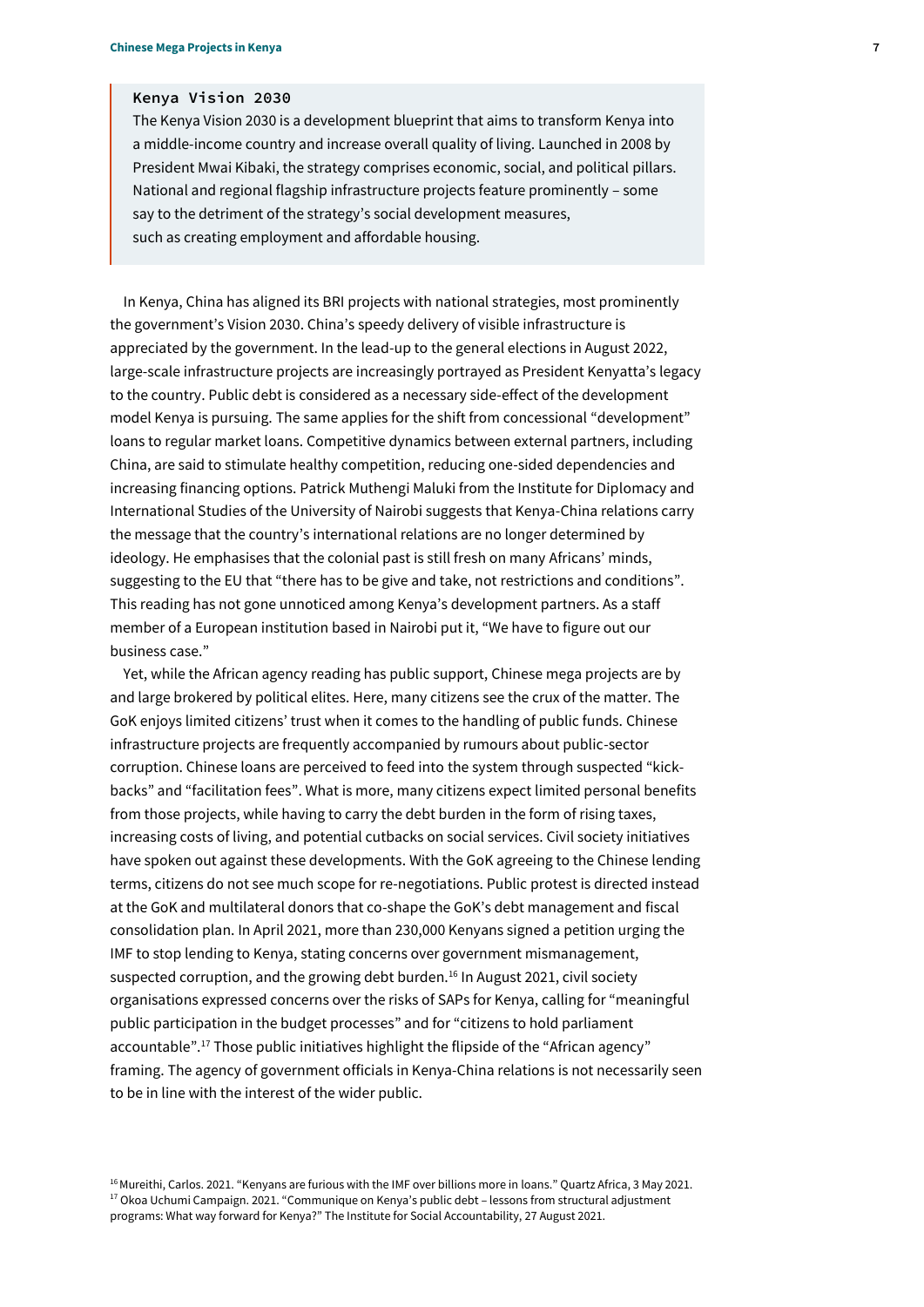# **Imperial Legacies**

A third framing portrays large-scale infrastructure projects as manifestations of imperial legacies in Kenya. This reading is postulated by some African scholars, analysts, and activists. As opposed to the "debt trap" framing that focusses on China's suspected hidden agenda and the "African agency" framing that gives prominence to Kenya's scope for agenda-setting, the "imperial legacies" framing centres on Kenya's history of external intervention and trajectories of (neo-)colonialism in Kenya's relations with external partners.

Proponents of this reading argue that all forms of externally designed, planned, and operated connectivity architectures shape decisions on the circulation of goods, people, and capital that remain in the hands of externals. They highlight the similarities of external interventions, although the actors aim to distinguish themselves from one another. As Kenyan journalist and activist John Githongo notes: "The relationship between Africa and China is complicated. Indeed, relations with *all* great powers are complex and difficult for developing countries."<sup>18</sup> The reading suggests that imperial legacies become evident in how African governments and their various development partners justify the need for infrastructural investments in deficit-oriented terms of Africa's "untapped potential" and unrealised opportunities for growth. For instance, African countries are at times portrayed as empty spaces, where one retreating external power leaves a "vacuum" that is filled by other external actors. This thinking enables "imperial invitations": The Chinese built, financed, and operated SGR railway displays similarities with the railway built during British colonial times, though Kenyan leaders and their Chinese counterparts portray the project as a departure from colonial legacies and a pathway to greater independence.<sup>19</sup>

In the political sphere, the imperial legacies framing has limited traction. Overall, the GoK is positive about its various development partnerships. Imperial legacies are invoked exceptionally, for example to criticise European former colonial powers. In 2012, President Kenyatta and his Deputy, William Ruto, decried domination and manipulation by "rich and powerful" nations during their trials at the International Criminal Court (ICC) over charges of inciting violence following the 2007 elections. Their resort to "neo-colonist" interferences was triggered by several state officials from the UK and US as well as representatives of European embassies indicating that their governments would have difficulties working with political leaders indicted by the ICC. In contrast, Kenyan government officials appreciated China for its non-interference policies and for supporting a bid led by the African Union to postpone the cases against Kenyatta and Ruto while they were in office.

However, in public discourse, also China's engagement is frequently compared to previous colonial practices, despite its rhetorical claims to the contrary. Examples include China's suspected agenda of grabbing natural resources as well as cases of racist discrimination and exploitative labour practices by Chinese companies, often in the context of infrastructure projects.<sup>20</sup> The GoK's lukewarm reactions to reports of these incidents have been met with domestic criticism. For example, Juliet Okoth, lecturer of International Law at the University of Nairobi, observes: "It could be that the Kenyan authorities are determined to tread carefully in their dealings with their development partners, and

<sup>18</sup> Githongo, John. 2021. "[East or West? What Africans Think of China and America](https://www.theelephant.info/features/2021/05/10/what-africans-think-of-china-and-america)." The Elephant, 10 May 2021. <sup>19</sup> Kimari, Wangui and Henrik Ernstson. 2020. "Imperial Remains and Imperial Invitations: Centering Race Within [the Contemporary Large‐Scale Infrastructures of East Africa](https://doi.org/10.1111/anti.12623)." In Antipode 52 (3): 825-846.

<sup>20</sup> For an example, see: Mutua, Makau. 2019. "W[hy China remains greatest threat to Kenya's sovereignty"](https://www.standardmedia.co.ke/makau-mutua/article/2001315039/why-china-remains-greatest-threat-to-kenyas-sovereignty) The Standard, 3 March 2019.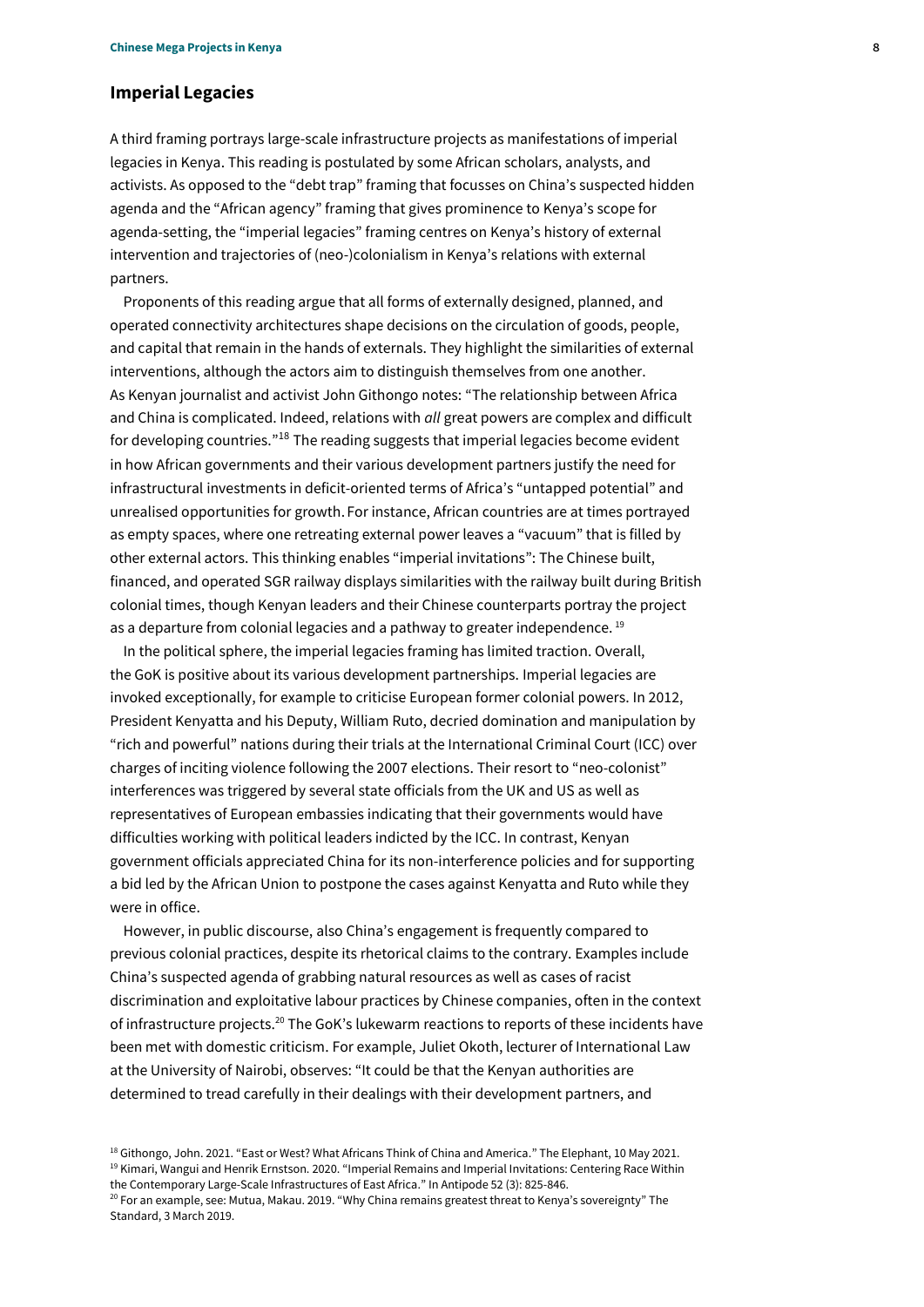particularly the Chinese. But they are doing it at the expense of the dignity of their own people." 21 Criticism is also directed at the GoK's public policy planning on large-scale infrastructures. According to journalist Patrick Gathara, the way the Nairobi Expressway was



The Nairobi Expressway under construction in 2021. Photo: © picture alliance / REUTERS | Thomas Mukoya

planned reveals colonial trajectories of segregating the rich from the poor in public spaces. He called on the government to "rethink its colonialist approach to urban design".<sup>22</sup> His and similar views were widely shared on social media.

Public criticism of the project was also stirred by the eviction of residents of informal settlements for the construction and the highway's limited benefits for Nairobi's public transport users.<sup>23</sup> Those are core concerns raised by proponents of the imperial legacies framing: Kenya's colonial history is marked by segregation, land grabbing, and forced evictions, fuelling today's conflicts over land rights, resettlement schemes, and compensations. Similar dynamics have been observed in the Kenyan wildlife conservation sector.

Overall, despite the framing's limited permeation of the political sphere, the frequent references to imperial legacies in public discourse underscore that Chinese mega projects are looked at in critical terms by parts of the Kenyan public, not only regarding their economic viability but also regarding the level of external influence and control that mega projects entail in light of the country's colonial past.

# **Results and Recommendations**

Infrastructure and debt are much-debated issues in many African countries, not only in Kenya. Controversies in Kenya reflect the growing sense of competition between China and Africa's development partners from the US and Europe: Actors from the different camps seek to influence public opinion by portraying Chinese investments either as a threat or an opportunity for the continent. On the domestic side, policy actors seek to increase their bargaining power vis-à-vis external partners by invoking African agency. Civil society actors chip in with criticism about the country's external partnerships which is not limited to China: Other development partners and the GoK itself come under scrutiny as well on matters of undue external interference and a lack of government accountability. The result is a diversity of voices and opinions on whether African countries and societies should turn to China, the US, Europe – or neither. The jury is still out.

As policy-makers in European capitals shape their "renewed partnership" with African countries, they should consider the following points:

 $21$  Okoth, Juliet. 2018. "[China, Kenya relations and the question of racial discrimination](https://theconversation.com/china-kenya-relations-and-the-question-of-racial-discrimination-104426)." The Conversation, 12 October 2018.

 $^{22}$  Gathara, Patrick. 2019. "[Nairobi should rethink its colonialist approach to urban design](https://www.bloomberg.com/news/articles/2019-11-11/why-a-new-expressway-in-nairobi-is-a-bad-idea)." Bloomberg, 11 November 2019.

<sup>&</sup>lt;sup>23</sup> Adoyo, Laji. 2021. "Nairobi's new expressway may ease traffic woes - but mostly for the wealthy." The Conversation, 2 November 2021.